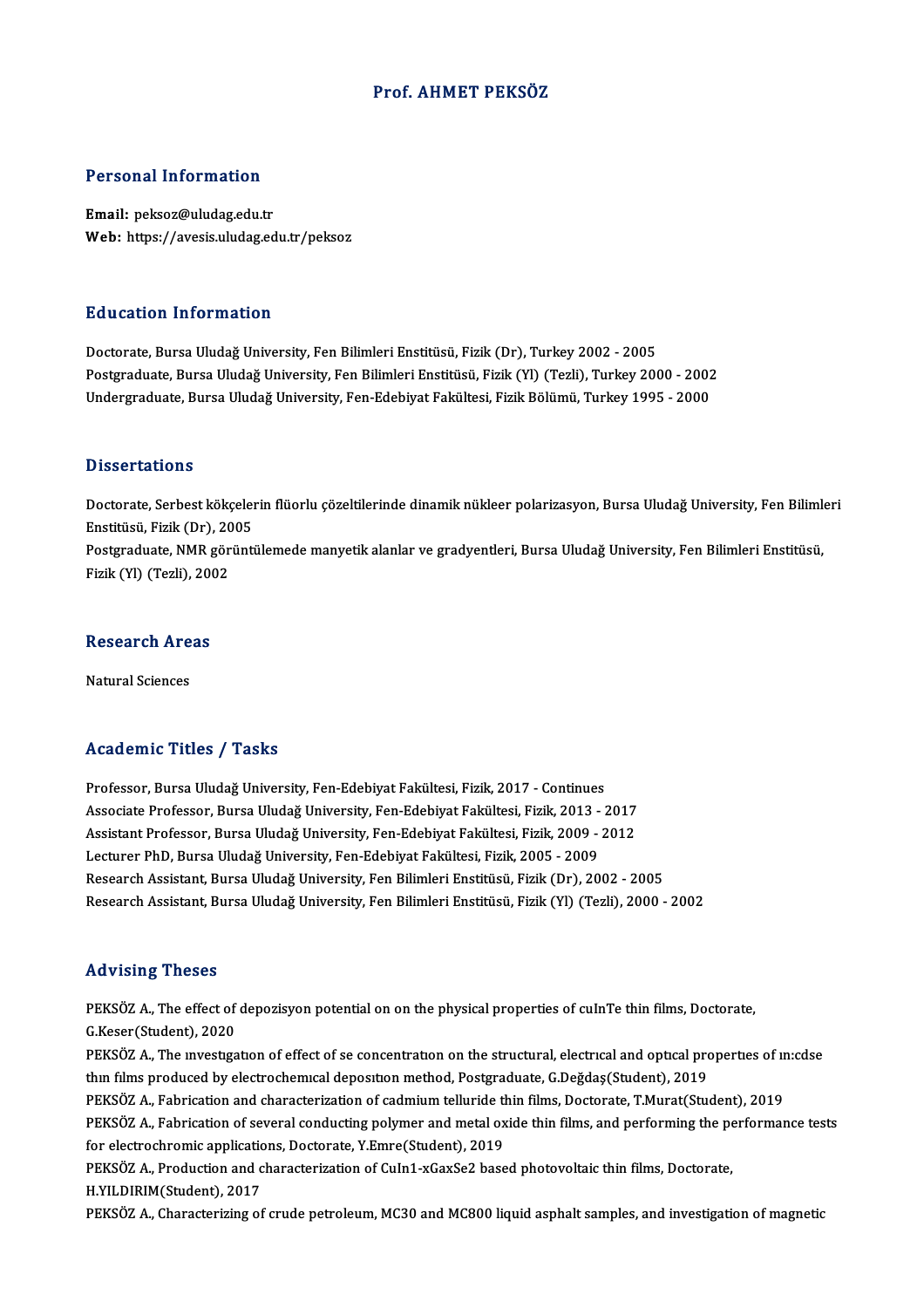spin-spin interactions for these samples in benzene solvent media, Postgraduate, F.Yıldız(Student), 2014 spin-spin interactions for these samples in benzene solvent media, Postgraduate, F.Yıldız(Student), 2014<br>PEKSÖZ A., Ham petrol, MC30 ve MC800 sıvı asfalt örneklerinin karakterizasyonunun yapılması ve bu örneklerin benzen<br>S spin-spin interactions for these samples in benzene solvent media, Postgraduate, F.Yıldız(Student), 2014<br>PEKSÖZ A., Ham petrol, MC30 ve MC800 sıvı asfalt örneklerinin karakterizasyonunun yapılması ve bu örnekle<br>çözgen orta PEKSÖZ A., Ham petrol, MC30 ve MC800 sıvı asfalt örneklerinin karakterizasyonunun yapılması ve bu örneklerin<br>çözgen ortamındaki manyetik spin-spin etkileşmelerinin incelenmesi, Postgraduate, F.YILDIZ(Student), 2014<br>PEKSÖZ çözgen ortamındaki manyetik spin-spin etkileşmelerinin incelenmesi, Postgraduate, F.YILDIZ(Student), 2014<br>PEKSÖZ A., Characterization and fabrication of CuxS thin films by ultrasonic spray pyrolysis method for solar cell<br>a

PEKSÖZ A., Asphaltene diluent media spin-spin intermolecular interactions, Postgraduate, G.KESER(Student), 2013 applications, Postgraduate, Y.EMRE(Student), 2014<br>PEKSÖZ A., Asphaltene diluent media spin-spin intermolecular interactions, Postgraduate, G.KESER(Student), 2013<br>PEKSÖZ A., Dynamic nuclear polarization in suspensions consi PEKSÖZ A., Asphaltene dil<br>PEKSÖZ A., Dynamic nuck<br>H.ENGİN(Student), 2010

# Articles Published in Journals That Entered SCI, SSCI and AHCI Indexes

rticles Published in Journals That Entered SCI, SSCI and AHCI Indexes<br>I. Synthesis and characterization of poly(EGDMA-co-VPCA)/SWCNT composite films by surface<br>nolumerization method sport distinction<br>Synthesis and character<br>polymerization method<br>Teliger S. B., Kara A. Belge Synthesis and characterizat:<br>polymerization method<br>Tokgoz S. R. , Kara A., Peksoz A.<br>MATEPIALS SCIENCE IN SEMIC polymerization method<br>Tokgoz S. R. , Kara A., Peksoz A.<br>MATERIALS SCIENCE IN SEMICONDUCTOR PROCESSING, vol.116, 2020 (Journal Indexed in SCI)<br>Electrochemically, growth and characterization of CulpTe2, chalconyrite thin fil Tokgoz S. R. , Kara A., Peksoz A.<br>MATERIALS SCIENCE IN SEMICONDUCTOR PROCESSING, vol.116, 2020 (Journal Indexed in S<br>II. Electrochemically growth and characterization of CuInTe2 chalcopyrite thin films<br>Keser G. Pekson A. MATERIALS SCIEN<br>Electrochemically<br>Keser G., Peksoz A.<br>JOUPNAL OF MATE II. Electrochemically growth and characterization of CuInTe2 chalcopyrite thin films<br>Keser G., Peksoz A.<br>JOURNAL OF MATERIALS SCIENCE-MATERIALS IN ELECTRONICS, 2020 (Journal Indexed in SCI) Keser G., Peksoz A.<br>JOURNAL OF MATERIALS SCIENCE-MATERIALS IN ELECTRONICS, 2020 (Journal Indexed in SCI)<br>III. Electrodeposition of In:CdSe precursor thin films in aqueous electrolytes including different<br>selectrodeposition JOURNAL OF MATERIALS SCIENCE-MATERIALS I<br>Electrodeposition of In:CdSe precursor thi<br>selenous acid concentrations as Se source<br>Pegdas C. Bekser A Electrodeposition<br>selenous acid cone<br>Degdas G., Peksoz A.<br>MATEPIAI S SCIENCI selenous acid concentrations as Se source<br>Degdas G., Peksoz A.<br>MATERIALS SCIENCE IN SEMICONDUCTOR PROCESSING, vol.104, 2019 (Journal Indexed in SCI) Degdas G., Peksoz A.<br>MATERIALS SCIENCE IN SEMICONDUCTOR PROCESSING, vol.104, 2019 (Journal Indexed in SCI)<br>IV. The sensitive control of semiconductor properties of non-vacuum and electrochemically synthesized<br>CdTe thin fil MATERIALS SCIEN<br>The sensitive contract the sensitive of the sensitive of the media<br>Deminis T. M. DER The sensitive control c<br>CdTe thin films<br>Demiriz T. M. , PEKSÖZ A.<br>JOUPMAL OF MATEPIALS CdTe thin films<br>Demiriz T. M. , PEKSÖZ A.<br>JOURNAL OF MATERIALS SCIENCE-MATERIALS IN ELECTRONICS, vol.30, no.9, pp.8645-8654, 2019 (Journal Demiriz T. M. , P<br>JOURNAL OF MA<br>Indexed in SCI)<br>Electrochemic JOURNAL OF MATERIALS SCIENCE-MATERIALS IN ELECTRONICS, vol.30, no.9, pp.8645-8654, 2019<br>Indexed in SCI)<br>V. Electrochemical Properties of Al Doped Polypyrrole Composite Polymer: Mott-Schottky<br>Annovimation and Dopsity Eunsti Indexed in SCI)<br>Electrochemical Properties of Al Doped Polypy<br>Approximation and Density Functional Theory<br>Tektor S. B., Finst V. E., Sefi 7, Pektor A Electrochemical Properties of Al Do<sub>l</sub><br>Approximation and Density Functior<br>Tokgoz S. R. , Firat Y. E. , Safi Z., Peksoz A.<br>JOUDMAL OF THE ELECTROCHEMICAL SC Approximation and Density Functional Theory<br>Tokgoz S. R. , Firat Y. E. , Safi Z., Peksoz A.<br>JOURNAL OF THE ELECTROCHEMICAL SOCIETY, vol.166, no.8, 2019 (Journal Indexed in SCI)<br>Flectronic energy levels and electrochemical Tokgoz S. R. , Firat Y. E. , Safi Z., Peksoz A.<br>JOURNAL OF THE ELECTROCHEMICAL SOCIETY, vol.166, no.8, 2019 (Journal Indexed in SCI)<br>VI. Electronic energy levels and electrochemical properties of co-electrodeposited CdSe t **JOURNAL OF THE ELECTF<br>Electronic energy leve<br>Bayramoglu H., Peksoz A.<br>MATERIAL S SCIENCE IN S** Electronic energy levels and electrochemical properties of co-electrodeposited CdSe thin film<br>Bayramoglu H., Peksoz A.<br>MATERIALS SCIENCE IN SEMICONDUCTOR PROCESSING, vol.90, pp.13-19, 2019 (Journal Indexed in SCI)<br>Efficien Bayramoglu H., Peksoz A.<br>MATERIALS SCIENCE IN SEMICONDUCTOR PROCESSING, vol.90, pp.13-19, 2019 (Journal Indexed in SCI)<br>VII. Efficiency enhancement of electrochromic performance in NiO thin film via Cu doping for energ MATERIALS SCIEN<br>Efficiency enhan<br>saving potential<br>Einst Y. E. Pelser Efficiency enhance<br>saving potential<br>Firat Y. E. , Peksoz A.<br>ELECTROCHIMICA A s<mark>aving potential</mark><br>Firat Y. E. , Peksoz A.<br>ELECTROCHIMICA ACTA, vol.295, pp.645-654, 2019 (Journal Indexed in SCI)<br>Magnetis Besnonses of Divinylbengene E2304 Composite Film Dene Firat Y. E. , Peksoz A.<br>ELECTROCHIMICA ACTA, vol.295, pp.645-654, 2019 (Journal Indexed in SCI)<br>VIII. Magnetic Responses of Divinylbenzene-Fe3O4 Composite Film Deposited by Free Radical<br>Polymonization Method ELECTROCHIMICA ACTA, v<br>Magnetic Responses of<br>Polymerization Method<br>AKAVS K - PEKSÖZ A KAL Magnetic Responses of Divir<br>Polymerization Method<br>AKAY S. K. , PEKSÖZ A., KARA A.<br>JOUPNAL OF SUPERCONDUCTIV Polymerization Method<br>AKAY S. K. , PEKSÖZ A., KARA A.<br>JOURNAL OF SUPERCONDUCTIVITY AND NOVEL MAGNETISM, vol.31, no.3, pp.849-854, 2018 (Journal Indexed in<br>SCI) AKAY S. K., PEKSÖZ A., KARA A. JOURNAL OF SUPERCONDUCTIVITY AND NOVEL MAGNETISM, vol.31, no.3, pp.849-854, 2018 (Journal Inde<br>SCI)<br>IX. Efficiently two-stage synthesis and characterization of CuSe/Polypyrrole composite thin films<br>Finat E. Pekson A SCI)<br><mark>Efficiently two-s</mark><br>Firat E., Peksoz A.<br>JOUPNAL OF ALLA Efficiently two-stage synthesis and characterization of CuSe/Polypyrrole composi-<br>Firat E., Peksoz A.<br>JOURNAL OF ALLOYS AND COMPOUNDS, vol.727, pp.177-184, 2017 (Journal Indexed in SCI)<br>Characterization of non-youwer Culny Firat E., Peksoz A.<br>JOURNAL OF ALLOYS AND COMPOUNDS, vol.727, pp.177-184, 2017 (Journal Indexed in SCI)<br>X. Characterization of non-vacuum CuInxGa1 (-) Se-x(2) thin films prepared by low-cost sequential<br>electrodoposition to JOURNAL OF ALLOYS AND COMPOUNDS, vol.727, pp.177-184, 2017 (Journal Indexed in SCI)<br>Characterization of non-vacuum CuInxGa1 (-) Se-x(2) thin films prepared by low-<br>electrodeposition technique<br>Yildirim H., Peksoz A. Characterization of<br>electrodeposition<br>Yildirim H., Peksoz A.<br>THIN SOLID EU MS THIN SOLID FILMS, vol.631, pp.34-40, 2017 (Journal Indexed in SCI)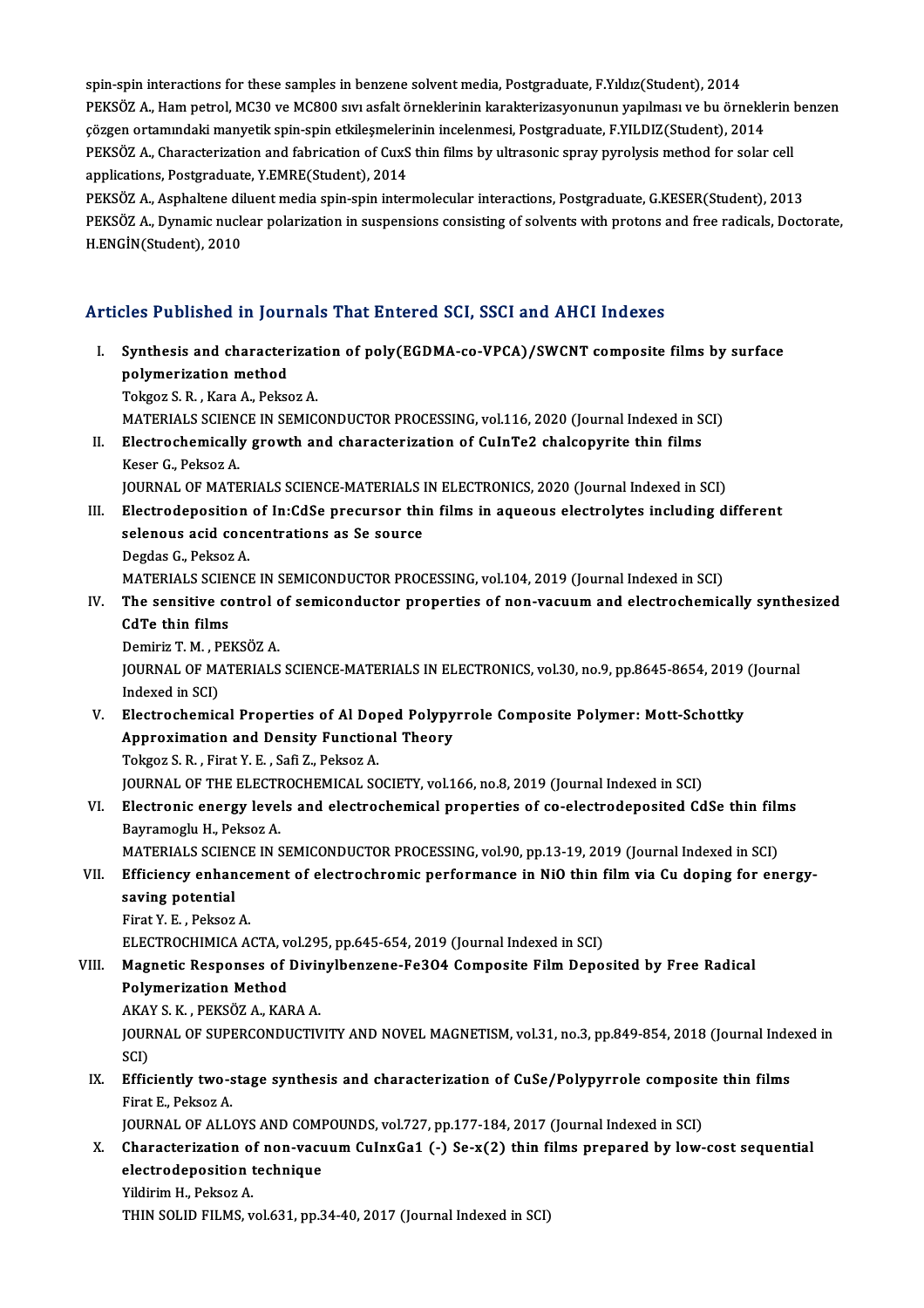XI. Effect of Ga content on the properties of CuGaS precursor thin films produced by electrochemical Effect of Ga co<br>Co-deposition<br><sup>Vildinim H DEVS</sup> Effect of Ga content<br>Co-deposition<br>Yildirim H., PEKSÖZ A.<br>JOUPNAL OF MATERLA Co-deposition<br>Yildirim H., PEKSÖZ A.<br>JOURNAL OF MATERIALS SCIENCE-MATERIALS IN ELECTRONICS, vol.28, no.8, pp.6194-6200, 2017 (Journal<br>Indexed in SCI) Yildirim H., PEKSÖZ A. JOURNAL OF MATERIALS SCIENCE-MATERIALS IN ELECTRONICS, vol.28, no.8, pp.6194-6200, 2017<br>Indexed in SCI)<br>XII. Electrochemical synthesis of polyaniline/inorganic salt binary nanofiber thin films for<br>electrochemic annisotions Indexed in SCI)<br>Electrochemical synthesis of<br>electrochromic applications<br>Firet Y. E., Pelses A electrochromic applications<br>Firat Y. E., Peksoz A. electrochromic applications<br>Firat Y. E. , Peksoz A.<br>JOURNAL OF MATERIALS SCIENCE-MATERIALS IN ELECTRONICS, vol.28, no.4, pp.3515-3522, 2017 (Journal<br>Indoved in SCD. Firat Y. E. , Peks<br>JOURNAL OF MA<br>Indexed in SCI)<br>Illtresonis Snr JOURNAL OF MATERIALS SCIENCE-MATERIALS IN ELECTRONICS, vol.28, no.4, pp.3515-3522, 2017 (Journal)<br>Indexed in SCI)<br>XIII. Ultrasonic Spray Pyrolysis Deposited Copper Sulphide Thin Films for Solar Cell Applications<br>Einst V. E Indexed in SCI)<br>Ultrasonic Spray Pyrolysis Deposited<br>Firat Y. E. , Yildirim H., Erturk K., Peksoz A.<br>SCANNING 2017 (Journal Indoved in SCD Ultrasonic Spray Pyrolysis Deposited<br>Firat Y. E. , Yildirim H., Erturk K., Peksoz A.<br>SCANNING, 2017 (Journal Indexed in SCI)<br>DNR sepoitivity of E.19, NMR signals i Firat Y. E. , Yildirim H., Erturk K., Peksoz A.<br>SCANNING, 2017 (Journal Indexed in SCI)<br>XIV. DNP sensitivity of F-19-NMR signals in hexafluorobenzene depending on polarizing agent type<br>prysöz A SCANNING<br>DNP sens<br>PEKSÖZ A.<br>MAGNETIC DNP sensitivity of F-19-NMR signals in hexafluorobenzene depending on polarizing a<br>PEKSÖZ A.<br>MAGNETIC RESONANCE IN CHEMISTRY, vol.54, no.9, pp.748-752, 2016 (Journal Indexed in SCI)<br>Nuclear Flastron Quarbousen Effect in MC PEKSÖZ A.<br>MAGNETIC RESONANCE IN CHEMISTRY, vol.54, no.9, pp.748-752, 2016 (Journal<br>XV. Nuclear-Electron Overhauser Effect in MC800 Liquid Asphalt Solutions<br>Firat Y. E. . Yildirim H.. PEKSÖZ A. MAGNETIC RESONANCE IN CHEMISTRY, vol.54, no.9, pp.748-752, 2016 (Journal Indexed in SCI) Nuclear-Electron Overhauser Effect in MC800 Liquid Asphalt Solutions<br>Firat Y. E. , Yildirim H., PEKSÖZ A.<br>JOURNAL OF DISPERSION SCIENCE AND TECHNOLOGY, vol.37, no.9, pp.1349-1359, 2016 (Journal Indexed in SCI)<br>Intermelecul XVI. Intermolecular Magnetic Spin-Spin Interactions in Solution State at 1.53mT JOURNAL OF DISPERSION SCI<br>Intermolecular Magnetic S<br>Yildiz F., ŞAHİN Ö., PEKSÖZ A.<br>IOUPNAL OF DISPERSION SCI JOURNAL OF DISPERSION SCIENCE AND TECHNOLOGY, vol.36, no.5, pp.604-613, 2015 (Journal Indexed in SCI) Yildiz F., ŞAHİN Ö., PEKSÖZ A.<br>JOURNAL OF DISPERSION SCIENCE AND TECHNOLOGY, vol.36, no.5, pp.604-613, 2015 (Journal Indexed in SCI)<br>XVII. The Asphaltene Coating Effect on GMI Response in Fe4.3Co68.2Si12.5B15 Amorphous Mic JOURNAL OF DISPERSION SCIENCE AND TECHNOLOGY, vol.<br>The Asphaltene Coating Effect on GMI Response in F<br>Peksoz A., Caylak O., Taysioglu A. A. , Derebasi N., Kaynak G.<br>ENEPCY SOURCES BART A RECOVERY UTH 17 ATION AND E The Asphaltene Coating Effect on GMI Response in Fe4.3Co68.2Si12.5B15 Amorphous Microwire:<br>Peksoz A., Caylak O., Taysioglu A. A. , Derebasi N., Kaynak G.<br>ENERGY SOURCES PART A-RECOVERY UTILIZATION AND ENVIRONMENTAL EFFECTS Peksoz A., Caylak O., Taysioglu A. A. , Derebasi N., Kaynak G.<br>ENERGY SOURCES PART A-RECOVERY UTILIZATION AND ENVIRONMENTAL EFFECTS, vol.35, no.18, pp.1711-<br>1716, 2013 (Journal Indexed in SCI) ENERGY SOURCES PART A-RECOVERY UTILIZATION AND ENVIRONMENTAL EFFECTS, vol.35, no.18, pp.1711-<br>1716, 2013 (Journal Indexed in SCI)<br>XVIII. Influence of Oxide Layer Coating on Giant Magneto-Impedance Response in Amorphous Rib 1716, 2013 (Journal Indexed in SCI)<br>Influence of Oxide Layer Coating on Giant M<br>Taysioglu A.A., Peksoz A., Derebasi N., Meydan T. Influence of Oxide Layer Coating on Giant Magneto-Impedance Re<br>Taysioglu A. A. , Peksoz A., Derebasi N., Meydan T.<br>SENSOR LETTERS, vol.11, no.1, pp.119-121, 2013 (Journal Indexed in SCI)<br>Ciant Magnete Impedance Effect in P Taysioglu A. A. , Peksoz A., Derebasi N., Meydan T.<br>SENSOR LETTERS, vol.11, no.1, pp.119-121, 2013 (Journal Indexed in SCI)<br>XIX. Giant Magneto-Impedance Effect in Paramagnetic Asphaltene Coated Amorphous Ribbons<br>Peksoz A., SENSOR LETTERS, vol.11, no.1, pp.119<br>Giant Magneto-Impedance Effect in<br>Peksoz A., Taysioglu A. A. , Derebasi N.<br>SENSOP LETTERS, vol.11, po.1, pp.161 Giant Magneto-Impedance Effect in Paramagnetic Asphaltene Coat<br>Peksoz A., Taysioglu A. A. , Derebasi N.<br>SENSOR LETTERS, vol.11, no.1, pp.161-163, 2013 (Journal Indexed in SCI)<br>The Influence of the Magnetic Sussentibility o Peksoz A., Taysioglu A. A. , Derebasi N.<br>SENSOR LETTERS, vol.11, no.1, pp.161-163, 2013 (Journal Indexed in SCI)<br>XX. The Influence of the Magnetic Susceptibility of Coated Amorphous Ribbons on Giant-Magneto<br>Impedance Effec SENSOR LETTERS, v<br>The Influence of t<br>Impedance Effect<br>Tavriaght A A Poli The Influence of the Magnetic Susceptibility<br>Impedance Effect<br>Taysioglu A. A. , Peksoz A., Derebasi N., Meydan T.<br>SENSOP LETTEDS vol.11, no.1, np.91, 92, 2012 (Jo Impedance Effect<br>Taysioglu A. A. , Peksoz A., Derebasi N., Meydan T.<br>SENSOR LETTERS, vol.11, no.1, pp.81-83, 2013 (Journal Indexed in SCI) Taysioglu A. A. , Peksoz A., Derebasi N., Meydan T.<br>SENSOR LETTERS, vol.11, no.1, pp.81-83, 2013 (Journal Indexed in SCI)<br>XXI. Investigation of Giant Magneto-Impedance Effect in Inorganic Nickel Coated Amorphous Ribbons<br>Ta Taysioglu A. A., Peksoz A., Derebasi N., Meydan T. Investigation of Giant Magneto-Impedance Effect in Inorganic N<br>Taysioglu A. A. , Peksoz A., Derebasi N., Meydan T.<br>SENSOR LETTERS, vol.11, no.1, pp.78-80, 2013 (Journal Indexed in SCI)<br>The effect of semple age on dynamic p XXII. The effect of sample age on dynamic nuclear polarization parameters in asphalt suspensions<br>Kirimli H., Peksoz A., Ovalioglu H., Yalciner A. SENSOR LETTERS, vol.11, no.1, pp.78-80, 2013 (Journal Indexed in SCI) The effect of sample age on dynamic nuclear polarization parameters in asphalt suspensions<br>Kirimli H., Peksoz A., Ovalioglu H., Yalciner A.<br>Energy Sources, Part A: Recovery, Utilization and Environmental Effects, vol.33, n Kirimli H., Peksoz A., Ovalic<br>Energy Sources, Part A: Re<br>Indexed in SCI Expanded) Energy Sources, Part A: Recovery, Utilization and Environmental Effects, vol.33, no.7, pp.60<br>Indexed in SCI Expanded)<br>XXIII. A low field proton-electron double resonance study for paramagnetic solutions<br>ENGIN KIBIMLLH, BEK Indexed in SCI Expanded)<br>A low field proton-electron<br>ENGİN KIRIMLI H., PEKSÖZ A.<br>MOLECULAR PHYSICS vol 100 A low field proton-electron double resonance study for paramagnetic :<br>ENGİN KIRIMLI H., PEKSÖZ A.<br>MOLECULAR PHYSICS, vol.109, no.3, pp.337-350, 2011 (Journal Indexed in SCI)<br>Analytical information on the canhaltanes from a ENGIN KIRIMLI H., PEKSÖZ A.<br>MOLECULAR PHYSICS, vol.109, no.3, pp.337-350, 2011 (Journal Indexed in SCI)<br>XXIV. Analytical information on the asphaltenes from a few standard characterization techniques<br>Pelres A. AKANS K. Kav MOLECULAR PHYSICS, vol.109, no.3, pp.337-350, 2011 (Journal Is<br>Analytical information on the asphaltenes from a few star<br>Peksoz A., AKAY S. K. , Kaya Y., Ovalioglu H., Kaynak G., Yalciner A.<br>Frerzy Sources Part A. Recovery Analytical information on the asphaltenes from a few standard characterization techniques<br>Peksoz A., AKAY S. K. , Kaya Y., Ovalioglu H., Kaynak G., Yalciner A.<br>Energy Sources, Part A: Recovery, Utilization and Environmenta Peksoz A., AKAY S. K. , Kaya Y., Ovali<br>Energy Sources, Part A: Recovery, U.<br>(Journal Indexed in SCI Expanded)<br>The characterization of canhalt Energy Sources, Part A: Recovery, Utilization and Environmental Effects, vol.33, no.15, pp.1474-1481, 2011<br>(Journal Indexed in SCI Expanded)<br>XXV. The characterization of asphaltene behavior in some aromatic solvents by dyn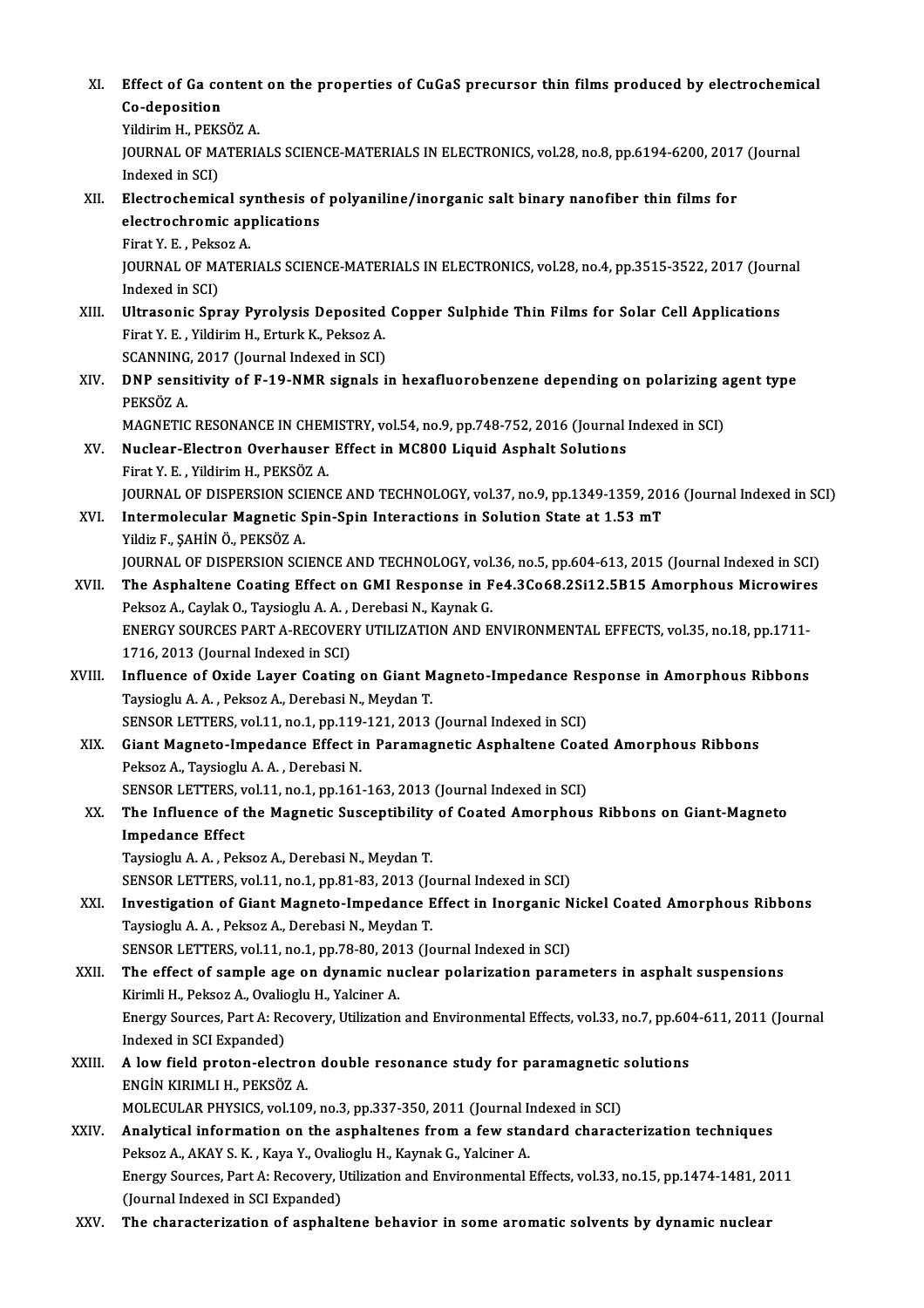|              | polarization technique                                                                                                   |
|--------------|--------------------------------------------------------------------------------------------------------------------------|
|              | PEKSÖZ A., ALMAZ E., Yalciner A.                                                                                         |
|              | JOURNAL OF PETROLEUM SCIENCE AND ENGINEERING, vol.75, pp.58-65, 2010 (Journal Indexed in SCI)                            |
| XXVI.        | Giant magneto-impedance effect in diamagnetic organic thin film coated amorphous ribbons                                 |
|              | PEKSÖZ A., Kaya Y., Taysioglu A. A., DEREBAŞI N., Kaynak G.                                                              |
|              | SENSORS AND ACTUATORS A-PHYSICAL, vol.159, no.1, pp.69-72, 2010 (Journal Indexed in SCI)                                 |
| XXVII.       | Determination and analysis of dispersive optical constants of some organic thin films                                    |
|              | Kaya Y, Peksoz A, Irez G, Kaynak G.                                                                                      |
|              | JOURNAL OF OPTOELECTRONICS AND ADVANCED MATERIALS, vol.12, no.4, pp.948-952, 2010 (Journal Indexed in                    |
|              | SCI)                                                                                                                     |
| XXVIII.      | Dynamic nuclear polarization in highly fluorinated solutions                                                             |
|              | Ovalioglu H., PEKSÖZ A., ENGİN KIRIMLI H., Yalciner A.                                                                   |
| XXIX.        | Journal of Dispersion Science and Technology, vol.31, no.3, pp.332-337, 2010 (Journal Indexed in SCI Expanded)           |
|              | Intermolecular Spin-Spin Coupling in Highly Fluorinated Solutions of Galvinoxyl Free Radical                             |
|              | OVALIOĞLU H., PEKSÖZ A., ENGİN KIRIMLI H., Yalciner A.                                                                   |
|              | ZEITSCHRIFT FUR NATURFORSCHUNG SECTION A-A JOURNAL OF PHYSICAL SCIENCES, vol.65, no.3, pp.254-262,                       |
| XXX.         | 2010 (Journal Indexed in SCI)<br>Giant Magneto-Impedance Effect in Thin Zinc Oxide Coated on Co-Based (2705 X) Amorphous |
|              | <b>Ribbons</b>                                                                                                           |
|              | Taysioglu A. A., Kaya Y., PEKSÖZ A., AKAY S. K., DEREBAŞI N., Irez G., Kaynak G.                                         |
|              | IEEE TRANSACTIONS ON MAGNETICS, vol.46, no.2, pp.405-407, 2010 (Journal Indexed in SCI)                                  |
| XXXI.        | GMI effect in CuO coated Co-based amorphous ribbons                                                                      |
|              | Taysioglu A. A., PEKSÖZ A., Kaya Y., DEREBAŞI N., Irez G., Kaynak G.                                                     |
|              | JOURNAL OF ALLOYS AND COMPOUNDS, vol.487, pp.38-41, 2009 (Journal Indexed in SCI)                                        |
| XXXII.       | A Low Field Fluorine-Electron Double Resonance Study for GALV and BDPA in Some Aliphatic and                             |
|              | <b>Aromatic Solvents</b>                                                                                                 |
|              | PEKSÖZ A., Yalciner A., Cimenoglu M. A.                                                                                  |
|              | ZEITSCHRIFT FUR NATURFORSCHUNG SECTION A-A JOURNAL OF PHYSICAL SCIENCES, vol.64, pp.477-484, 2009                        |
|              | (Journal Indexed in SCI)                                                                                                 |
| XXXIII.      | Electrical, structural and morphological properties of Ni/n-Si contacts                                                  |
|              | Ozer M., AKAY S. K., Peksoz A., Erturk K., Kaynak G.                                                                     |
|              | OPTOELECTRONICS AND ADVANCED MATERIALS-RAPID COMMUNICATIONS, vol.3, no.5, pp.506-508, 2009                               |
|              | (Journal Indexed in SCI)                                                                                                 |
| XXXIV.       | Mathematical model for cutting effect on magnetic flux distribution near the cut edge of non-                            |
|              | oriented electrical steels<br>PEKSÖZ A., ERDEM S., DEREBAŞI N.                                                           |
|              | COMPUTATIONAL MATERIALS SCIENCE, vol.43, no.4, pp.1066-1068, 2008 (Journal Indexed in SCI)                               |
| <b>XXXV</b>  | Dynamic nuclear polarization in suspensions consisting of pure and mixed chlorobenzene and                               |
|              | pyridine and asphaltene extracted from asphalt cement with penetration grad 60                                           |
|              | Ersozlu N. U., PEKSÖZ A., Ovalioglu H., Kirimh H., Cimenoglu M. A., Yalciner A.                                          |
|              | Journal of Dispersion Science and Technology, vol.29, no.6, pp.899-904, 2008 (Journal Indexed in SCI Expanded)           |
| <b>XXXVI</b> | Dynamic nuclear polarization in some aliphatic and aromatic solutions as studied by fluorine-                            |
|              | electron double resonance                                                                                                |
|              | PEKSÖZ A., Cimenoglu M. A., Yalciner A.                                                                                  |
|              | JOURNAL OF DISPERSION SCIENCE AND TECHNOLOGY, vol.29, no.1, pp.40-45, 2008 (Journal Indexed in SCI)                      |
|              |                                                                                                                          |

### Articles Published in Other Journals

rticles Published in Other Journals<br>I. Electron Spin Resonance Responce of BaFe12O19 Nanoparticle Embedded Polydivinylbenzene<br> Megnetic Eilm nes 1 abhone<br>Electron Spin<br>Magnetic Film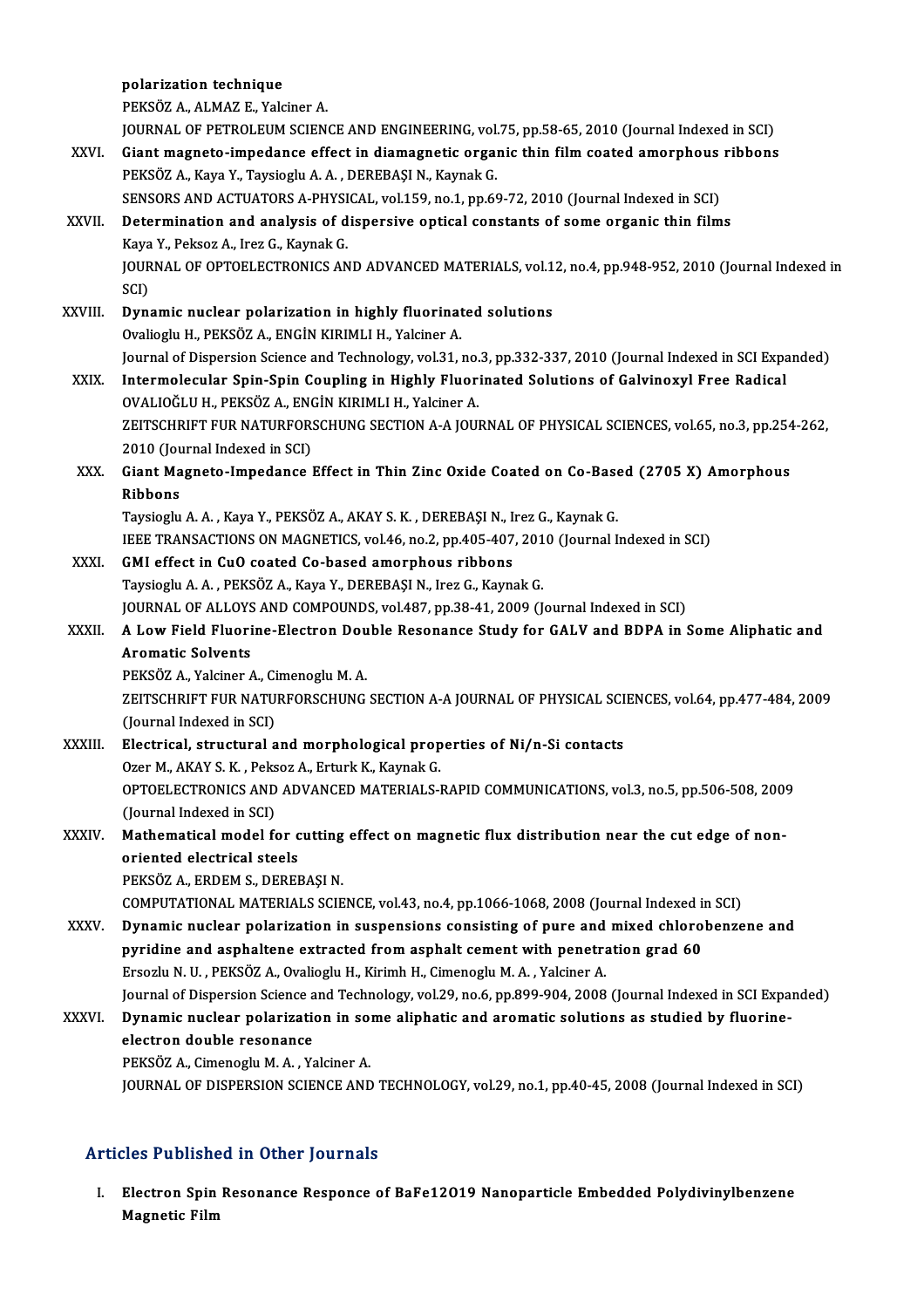PEKSÖZ A, AKAY S K.

PEKSÖZ A., AKAY S. K.<br>Anadolu Üniversitesi Bilim ve Teknoloji Dergisi :A-Uygulamalı Bilimler ve Mühendislik, vol.17, no.4, pp.618-621,<br>2016 (Othar Refereed National Jaurnala) PEKSÖZ A., AKAY S. K.<br>Anadolu Üniversitesi Bilim ve Teknoloji De<br>2016 (Other Refereed National Journals)<br>ELECTRON SPIN RESONANCE RESPON Anadolu Üniversitesi Bilim ve Teknoloji Dergisi :A-Uygulamalı Bilimler ve Mühendislik, vol.17, no.<br>2016 (Other Refereed National Journals)<br>II. ELECTRON SPIN RESONANCE RESPONSE OF BaFe12O19 NANOPARTICLE EMBEDDED<br>POLYDIVINYI

2016 (Other Refereed National Journals)<br>ELECTRON SPIN RESONANCE RESPONSE (<br>POLYDIVINYLBENZENE MAGNETIC FILM<br>PEKSÖZ A AKAVS K ELECTRON SPIN RE<br>POLYDIVINYLBENZ<br>PEKSÖZ A., AKAY S. K.<br>ANADOLU UNIVERSIT

POLYDIVINYLBENZENE MAGNETIC FILM<br>PEKSÖZ A., AKAY S. K.<br>ANADOLU UNIVERSITY JOURNAL OF SCIENCE AND TECHNOLOGY A - Applied Sciences and Engineering, vol.17,<br>np.618,621, 2016 (Poforoed Journals of Other Institutions) PEKSÖZ A., AKAY S. K.<br>ANADOLU UNIVERSITY JOURNAL OF SCIENCE AND TECHNC<br>pp.618-621, 2016 (Refereed Journals of Other Institutions)<br>Production of CdTe Somisonductor Thin Eilms by Ele ANADOLU UNIVERSITY JOURNAL OF SCIENCE AND TECHNOLOGY A - Applied Sciences and Engineering,<br>pp.618-621, 2016 (Refereed Journals of Other Institutions)<br>III. Production of CdTe Semiconductor Thin Films by Electrodeposition Te

- pp.618-621, 20<br>Production o<br>Applications<br>PEKSÖZ A <mark>Productio</mark><br>Applicatio<br>PEKSÖZ A.<br>Illudağ Uni
	-

Applications<br>PEKSÖZ A.<br>Uludağ University Journal of The Faculty of Engineering, vol.21, no.2, pp.1-8, 2016 (Refereed Journals of Other PEKSÖZ A.<br>Uludağ Unive<br>Institutions)<br>Cutting offe Uludağ University Journal of The Faculty of Engineering, vol.21, no.2, pp.1-8, 2016 (Refereed Journals of Other<br>Institutions)<br>IV. Cutting effect and surface characterization of as cast and post production treated Fe4 3Co68

Institutions)<br>Cutting effect and surfa<br>5B15 amorphous wires<br>PEKSÖZA AKAVS K. EPT Cutting effect and surface characterization of as cast and post production tre<br>5B15 amorphous wires<br>PEKSÖZ A., AKAY S. K. , ERTÜRK K., HACIİSMAİLOĞLU M. C. , DEREBAŞI N., KAYNAK Z. G.<br>Journal of Optoclastroniss and Advance

5B15 amorphous wires<br>PEKSÖZ A., AKAY S. K. , ERTÜRK K., HACIİSMAİLOĞLU M. C. , DEREBAŞI N., KAYNAK Z. G.<br>Journal of Optoelectronics and Advanced Materials - Symposia, vol.1, pp.355-358, 2009 (Refereed Journals of<br>Other Ins PEKSÖZ A., AKAY S. K., ERTÜRK K., HACIİSMAİLOĞLU M. C., DEREBAŞI N., KAYNAK Z. G.

### Books&Book Chapters

OOks & Book Chapters<br>I. Atom ve Molekül Fiziği laboratuarı Deney Kılavuzu<br>PEKSÖZ A. QVALIQČLU H. ENGİN KIRIMLLH rs & Book Ghapters<br>Atom ve Molekül Fiziği laboratuarı Dene<br>PEKSÖZ A., OVALIOĞLU H., ENGİN KIRIMLI H.<br>Illudağ Üniversitesi Besunevi Müdürlüğü Bur PEKSÖZ A., OVALIOĞLU H., ENGİN KIRIMLI H.<br>Uludağ Üniversitesi Basımevi Müdürlüğü, Bursa, 2008

### Refereed Congress / Symposium Publications in Proceedings

efereed Congress / Symposium Publications in Proceedings<br>I. Synthesis and electrochemical characterization of Graphene oxide doped Polyaniline composite thin<br>films r cea<br>Synth<br>EID ۸ films<br>FIRAT Y. E. , TOKGÖZ S. R. , Arslan M., PEKSÖZ A.

Türk Fizik Derneği 35. Uluslararası Fizik Kongresi, Muğla, Turkey, 4 - 08 September 2019

- FIRAT Y. E. , TOKGÖZ S. R. , Arslan M., PEKSÖZ A.<br>Türk Fizik Derneği 35. Uluslararası Fizik Kongresi, Muğla, Turkey, 4 08 September 2019<br>II. Direct growth of WO3 thin films on ITO-coated glass substrate as electrochr Türk Fizik Derneği 35. Uluslararası Fizik Kongresi, Muğla,<br>Direct growth of W03 thin films on ITO-coated gla<br>Arslan M., FIRAT Y. E. , TOKGÖZ S. R. , Tülin K., PEKSÖZ A.<br>TED 35. Uluslararası Fizik Kongresi, Muğla Turkey, 4. Direct growth of W03 thin films on ITO-coated glass substrate as explain M., FIRAT Y. E. , TOKGÖZ S. R. , Tülin K., PEKSÖZ A.<br>TFD 35. Uluslararası Fizik Kongresi, Muğla, Turkey, 4 - 08 September 2019<br>Fabrication and Charac Arslan M., FIRAT Y. E. , TOKGÖZ S. R. , Tülin K., PEKSÖZ A.<br>TFD 35. Uluslararası Fizik Kongresi, Muğla, Turkey, 4 - 08 September 2019<br>III. Fabrication and Characterization of Nickel Oxide Thin Films for Smart Glass App
- TFD 35. Uluslararası Fizik Kongresi, M<br>Fabrication and Characterization<br>FIRAT Y. E. , TOKGÖZ S. R. , PEKSÖZ A.<br>SOLAPTP2019, 29., 20 November 201 Fabrication and Characterization of<br>FIRAT Y. E., TOKGÖZ S. R., PEKSÖZ A.<br>SOLARTR2018, 29 - 30 November 2018<br>Synthesis and sharasterization of Be FIRAT Y. E., TOKGÖZ S. R., PEKSÖZ A.<br>SOLARTR2018, 29 - 30 November 2018<br>IV. Synthesis and characterization of Polypyrrole thin films on flexible surface<br>FIRAT V. F. TOKGÖZ S. B., BEKSÖZ A.
- SOLARTR2018, 29 30 November 201<br>Synthesis and characterization of<br>FIRAT Y. E., TOKGÖZ S. R., PEKSÖZ A. Synthesis and characterization of Polypyrrole thin films on fle<br>FIRAT Y. E., TOKGÖZ S. R., PEKSÖZ A.<br>SOLARTR2018, İstanbul, Turkey, 29 - 30 November 2018, pp.131-134<br>Synthesis and sharacterization of Al danad Bolynyunole (

### FIRAT Y. E., TOKGÖZ S. R., PEKSÖZ A.<br>SOLARTR2018, İstanbul, Turkey, 29 - 30 November 2018, pp.131-134<br>V. Synthesis and characterization of Al-doped Polypyrrole (PPy) thin films via electrodeposition<br>method SOLARTF<br>Synthesi<br>method<br>TOYCÖZ Synthesis and characterization of<br>method<br>TOKGÖZ S.R. , FIRAT Y.E. , PEKSÖZ A.<br>Turkich Physical Society 24rd Internet method<br>TOKGÖZ S. R. , FIRAT Y. E. , PEKSÖZ A.<br>Turkish Physical Society 34rd International Physics Congress, Muğla, Turkey, 5 - 09 September 2018<br>Law sest preduction of su doned NiQ thin films and its electroshromis preport

TOKGÖZ S. R. , FIRAT Y. E. , PEKSÖZ A.<br>Turkish Physical Society 34rd International Physics Congress, Muğla, Turkey, 5 - 09 Septembe<br>VI. Low-cost production of cu-doped NiO thin films and its electrochromic properties<br>TOKGÖ Turkish Physical Society 34rd Internat<br>Low-cost production of cu-doped<br>TOKGÖZ S.R. , FIRAT Y.E. , PEKSÖZ A. VI. Low-cost production of cu-doped NiO thin films and its electrochromic properties<br>TOKGÖZ S. R., FIRAT Y. E., PEKSÖZ A.<br>Turkish Physical Society 34rd International Physics Congress, Muğla, Turkey, 5 - 09 September 2018

TOKGÖZ S. R. , FIRAT Y. E. , PEKSÖZ A.<br>Turkish Physical Society 34rd International Physics Congress, Muğla, Turkey, 5 - 09 September 2018<br>VII. Electrochemical Properties of Polyaniline Polymer Thin Film Coated on Flexi Turkish Physical Society 34rd Inte<br><mark>Electrochemical Properties of</mark><br>Yildirim H., ERTÜRK K., PEKSÖZ A.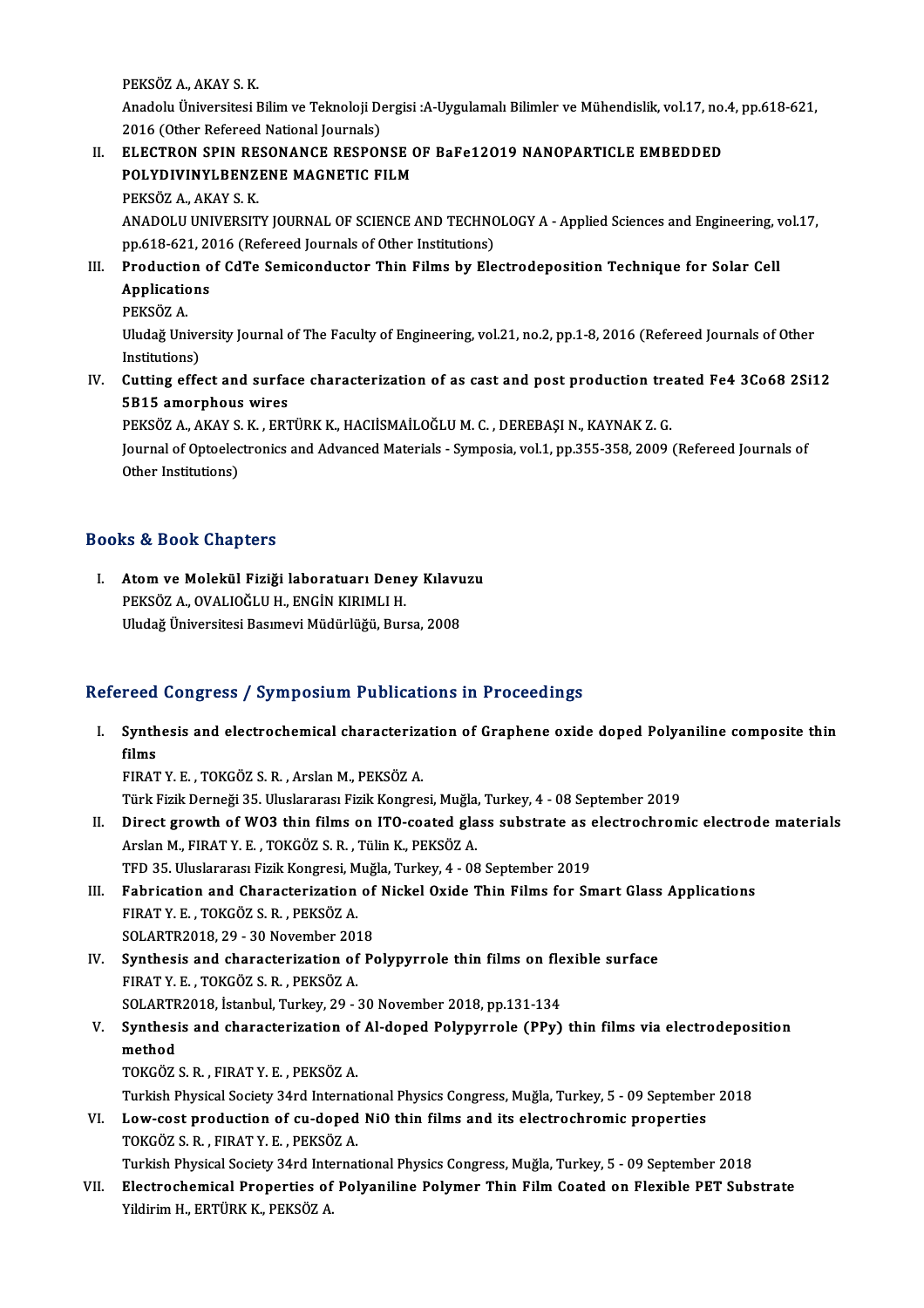International Conference on Physical Chemistry and Functional Materials, 19 - 21 June 2018<br>Effect of Indium Dening on Characteristics of Electrodenosited CuTe Thin Filme VIII. Effect of Indium Doping on Characteristics of Electrodeposited CuTe Thin Films<br>ERTÜRK K., KESER G., PEKSÖZ A. International Conference on Phy.<br>Effect of Indium Doping on C<br>ERTÜRK K., KESER G., PEKSÖZ A. 4th International Conference on Pure and Applied Sciences: Renewable Energies, 23 - 25 November 2017 IX. Fabrication and Characterization of n-type CdTe Thin Films ERTÜRKK.,PEKSÖZA.,BİNGÖLB.,TEKİNM. Fabrication and Characterization of n-type CdTe Thin Films<br>ERTÜRK K., PEKSÖZ A., BİNGÖL B., TEKİN M.<br>4th International Conference on Pure and Applied Sciences:Renewable Energies, 23 - 25 November 2017<br>The Effect of Substra ERTÜRK K., PEKSÖZ A., BİNGÖL B., TEKİN M.<br>4th International Conference on Pure and Applied Sciences:Renewable Energies, 23 - 25 November 2017<br>X. The Effect of Substrate Temperature on the Physical Properties of CuxS Thin F **4th International Conference**<br>The Effect of Substrate 1<br>Spray Pyrolysis Method<br>FIRAT V F. REVSÖZ A. FRI The Effect of Substrate Temper<br>Spray Pyrolysis Method<br>FIRAT Y. E. , PEKSÖZ A., ERTÜRK K.<br>4th International Conference on Bu Spray Pyrolysis Method<br>FIRAT Y. E. , PEKSÖZ A., ERTÜRK K.<br>4th International Conference on Pure and Applied Sciences:Renewable Energies, 23 - 25 November 2017<br>Synthosis and electrochromis proporties of Cu doned NiQ thin fil FIRAT Y. E. , PEKSÖZ A., ERTÜRK K.<br>4th International Conference on Pure and Applied Sciences:Renewable Energies, 23 - 25 November 2017<br>XI. Synthesis and electrochromic properties of Cu-doped NiO thin films prepared by elec 4th Interi<br>Synthesi<br>method<br>EIPAT V FIRATY.E. ,PEKSÖZA. 4th International Conference on Pure and Applied Sciences: Renewable Energies, 23 - 25 November 2017 FIRAT Y. E. , PEKSÖZ A.<br>4th International Conference on Pure and Applied Sciences:Renewable Energies, 23 - 25 November 2017<br>XII. FABRICATION AND CHARACTERIZATION OF CUXSEY/POLYPYRROLE COMPOSITE THIN FILM:<br>INELUENCE OF DEPO 4th International Conference on Pure and App<br>FABRICATION AND CHARACTERIZATION<br>INFLUENCE OF DEPOSITION POTENTIAL<br>FIRAT V E DEVSÖZA FABRICATION AND C<br>INFLUENCE OF DEPC<br>FIRAT Y. E. , PEKSÖZ A.<br>Turkich Physical Sociat INFLUENCE OF DEPOSITION POTENTIAL<br>FIRAT Y. E. , PEKSÖZ A.<br>Turkish Physical Society 33rd International Physics Congress, 6 - 10 September 2017<br>FASY PRODUCTION OF P TYPE CDSE ABSOPPER LAYER BY CO ELECTRODER FIRAT Y. E. , PEKSÖZ A.<br>Turkish Physical Society 33rd International Physics Congress, 6 - 10 September 2017<br>XIII. EASY PRODUCTION OF P-TYPE CDSE ABSORBER LAYER BY CO-ELECTRODEPOSITION Turkish Physical Society 33rd<br>EASY PRODUCTION OF P-1<br>BAYRAMOGLU H., PEKSÖZ A.<br>Turkish Physical Society 33rd EASY PRODUCTION OF P-TYPE CDSE ABSORBER LAYER BY CO-ELECTRODEP<br>BAYRAMOGLU H., PEKSÖZ A.<br>Turkish Physical Society 33rd International Physics Congress, 6 - 10 September 2017<br>THE EEEECT OF DEPOSITION METHOD ON THE CHARACTERIS BAYRAMOGLU H., PEKSÖZ A.<br>Turkish Physical Society 33rd International Physics Congress, 6 - 10 September 2017<br>XIV. THE EFFECT OF DEPOSITION METHOD ON THE CHARACTERISTICS OF POLYPYRROLE CONDUCTIVE<br>ROYMER Turkish P<mark>i</mark><br>THE EFFI<br>POYMER<br>EIPAT V E THE EFFECT OF DEPOSITION METHO<br>POYMER<br>FIRAT Y. E. , BAYRAMOGLU H., PEKSÖZ A.<br>Turkich Physical Society 22rd Internation POYMER<br>FIRAT Y. E. , BAYRAMOGLU H., PEKSÖZ A.<br>Turkish Physical Society 33rd International Physics Congress, 6 - 10 September 2017<br>Flastrochemiselly Synthesis and Characterization of Bolyeniline for Electroc FIRAT Y. E. , BAYRAMOGLU H., PEKSÖZ A.<br>Turkish Physical Society 33rd International Physics Congress, 6 - 10 September 2017<br>XV. Electrochemically Synthesis and Characterization of Polyaniline for Electrochromic Applications Turkish Physical Society 33rd Inter<br>Electrochemically Synthesis an<br>Effect of LiClO4 Inorganic Salt<br>EIBAT V E - BEKSÖZ A Electrochemically Sy<br>Effect of LiClO4 Inor<br>FIRAT Y.E., PEKSÖZ A.<br>14th International Cont Effect of LiClO4 Inorganic Salt<br>FIRAT Y. E. , PEKSÖZ A.<br>14th International Conference on NanosciencesNanotechnologies, 4 - 07 July 2017<br>Production of CurSov (Polynurrels Composite Thin Eilm by Electrosbomic FIRAT Y. E. , PEKSÖZ A.<br>14th International Conference on NanosciencesNanotechnologies, 4 - 07 July 2017<br>XVI. Production of CuxSey/Polypyrrole Composite Thin Film by Electrochemical Deposition<br>FIRAT Y. E. , PEKSÖZ A. 14th International Conf<br>Production of CuxSe<br>FIRAT Y. E., PEKSÖZ A.<br>14th International Conf Production of CuxSey/Polypyrrole Composite Thin Film by Electrochemic<br>FIRAT Y. E. , PEKSÖZ A.<br>14th International Conference on NanosciencesNanotechnologies, 4 - 07 July 2017<br>Electrochemical deposition of diluted magnetic s XVII. Electrochemical deposition of diluted magnetic semiconductor CuCoTe thin film<br>AKAY S. K., PEKSÖZ A. 14th International Con<br>Electrochemical dep<br>AKAY S. K. , PEKSÖZ A.<br>14th International Con Electrochemical deposition of diluted magnetic semiconductor CuCoTe thin film<br>AKAY S. K. , PEKSÖZ A.<br>14th International Conference of NanosciencesNanotechnologies, Selanik, Greece, 4 - 07 July 2017<br>Nan Vasuum and Jaw sest AKAY S. K. , PEKSÖZ A.<br>14th International Conference of NanosciencesNanotechnologies, Selanik, Greece, 4 - 07 July 2017<br>XVIII. Non Vacuum and low cost production of CuInxGa1 xSe2 thin films by electrodeposition technique<br>V 14th International Conference Non-Vacuum and low<br>YILDIRIM H., PEKSÖZ A.<br>SOLAPTP2016 6 08 D. Non Vacuum and low cost product<br>YILDIRIM H., PEKSÖZ A.<br>SOLARTR2016, 6 - 08 December 2016<br>The Crowth of CulaTe Ternery Thi YILDIRIM H., PEKSÖZ A.<br>SOLARTR2016, 6 - 08 December 2016<br>XIX. The Growth of CuInTe Ternary Thin Films by Electrodeposition in Aqueous Solutions at room<br>temperature SOLARTR2016<br>The Growth of<br>temperature The Growth of Cu<mark>ln</mark><br>temperature<br>PEKSÖZ A., AKAY S. K.<br>2 nd International Ora temperature<br>PEKSÖZ A., AKAY S. K.<br>2 nd International Organic Electronic Material Conference, Çanakkale, Turkey, 17 - 19 May 2016<br>Synthesis and Chanastarization of Mn danad ZnS Thin Eilms PEKSÖZ A., AKAY S. K.<br>2 nd International Organic Electronic Material Conference, Çanakkal<br>XX. Synthesis and Characterization of Mn doped ZnS Thin Films 2 nd International Organic Electronic Material Conference, Çanakkale, Turkey, 17 - 19<br>Synthesis and Characterization of Mn doped ZnS Thin Films<br>KAYA A. A. , KÜÇÜK N., KÜÇÜK İ., ERTÜRK K., FIRAT Y. E. , PEKSÖZ A., ŞENGÜNEŞ KAYA A. A., KÜÇÜK N., KÜÇÜK İ., ERTÜRK K., FIRAT Y. E., PEKSÖZ A., ŞENGÜNEŞ M. İ. KAYA A. A. , KÜÇÜK N., KÜÇÜK İ., ERTÜRK K., FIRAT Y. E. , PEKSÖZ A., ŞENGÜNEŞ M. İ.<br>2nd International Conference on Organic Material Technologies, 17 - 19 May 2016<br>XXI. Electrodeposition of CuInS ternary thin film Depo 2nd International Conference on Organic Material Technologies, 17 - 19 May 2016<br>Electrodeposition of CuInS ternary thin film Deposition Potential and Tin<br>Properties<br>YILDIRIM H., PEKSÖZ A. Electrodeposition of<br>Properties<br>YILDIRIM H., PEKSÖZ A.<br>2nd International Confo 2nd International Conference on Organic Material Technologies, 17 - 19 May 2016 XXII. BaFe12O19 polyDivinylbenzene Manyetik Polimer İnce Filminin Elektron Spin Rezonans Duyarlılığı